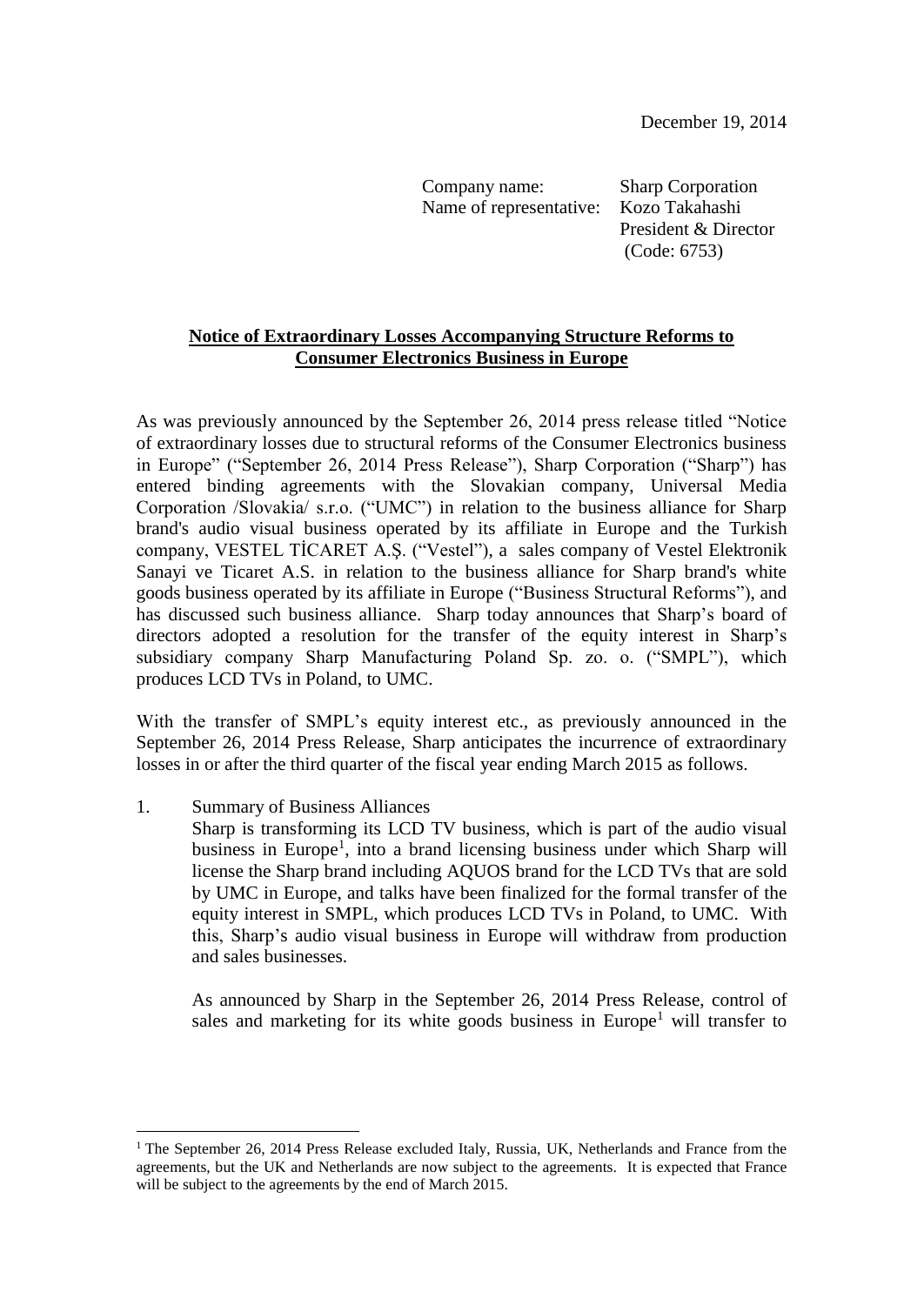Vestel, and in an effort to expand its line-up, Sharp will also license its brand to Vestel for the volume zone home appliances, such as refrigerators, washing machines, dishwashers and electric ovens, manufactured by Vestel, and these appliances will be sold by Vestel.

The new value chain will start from January 1, 2015<sup>2</sup>.

Through the Business Structural Reforms, Sharp expects to be able to improve the profitability of its consumer electronics business such as audio and white goods into business by combining the brand power of Sharp with the distribution network of UMC and Vestel. Sharp has now paved the way for the re-growth of its European business, together with the existing businesses including the energy solution business, the document business, the business solution business and the device business. Through the secure implementation of the Business Structural Reforms, Sharp will steadily proceed with the efforts for the realization of the Medium-Term Management Plan announced on May 14, 2013.

## 2. Details of SMPL Equity Interest Transfer (1) Overview of SMPL

 $\overline{a}$ 

| 1. Name                                                                          | Sharp Manufacturing Poland Sp. zo. o.          |  |  |
|----------------------------------------------------------------------------------|------------------------------------------------|--|--|
| 2. Address                                                                       | Ostaszewo 57B, 87-148 Lysomice, Poland         |  |  |
| 3. Name and title of representative                                              | Kaoru Ito, President                           |  |  |
| 4. Description of business                                                       | Manufacture and sale of electronic components  |  |  |
| 5. Capital                                                                       | PLZ 203,000 thousand (approx. JPY 7.7 billion) |  |  |
| 6. Date of incorporation                                                         | April 24, 2006                                 |  |  |
| 7. Equity interest holder and equity                                             | Sharp Corporation (100.0%)                     |  |  |
| interest holding ratio                                                           |                                                |  |  |
| (Note) The figure of item 5 above is as of March 31, 2014. Yen amounts have been |                                                |  |  |

## (2) Overview of Company Receiving Equity Interest

converted at an exchange rate of PLZ  $1 = JPY 38.40$ 

| $\sigma$ of the $\sigma$ of company recenting Equity metrode |                                                  |  |  |
|--------------------------------------------------------------|--------------------------------------------------|--|--|
| 1. Name                                                      | Universal Media Corporation /Slovakia/ s.r.o.    |  |  |
| 2. Address                                                   | Mickiewiczova 7104/14, 811 07 Bratislava 1,      |  |  |
|                                                              | Slovakia Republic                                |  |  |
| 3. Name and title of representative                          | Aslan Khabliev, CEO                              |  |  |
| 4. Description of business                                   | Manufacture, sale and after-sales service of LCD |  |  |
|                                                              | TVs in Europe                                    |  |  |
| 5. Capital                                                   | EUR 1,660 thousand (approx. JPY 200 million)     |  |  |
| 6. Consolidated net assets                                   | EUR 13,541 thousand (approx. JPY 1,800 million)  |  |  |
| 7. Consolidated total assets                                 | EUR 116,776 thousand (approx. JPY 16,100         |  |  |
|                                                              | million)                                         |  |  |
| 8. Date of incorporation                                     | December 10, 2003                                |  |  |

(Note) The figures of items 5 through 7 above are as of June 30 2014. Yen amounts have been converted at an exchange rate of EUR 1 = JPY 138.21.

## (3) Equity Interest Transferred, Transfer Price and Ownership Status Before and After Transfer and the Date of Equity Interest Transfer 1. Equity interest owned before 100.0%

<sup>2</sup> Confirmation of the Business Structural Reforms with Germany's "work council" employee representative group has been taking time, so the change to the value chain in that country is expected to take place after January 1, 2015, when the confirmation with the work council is complete.